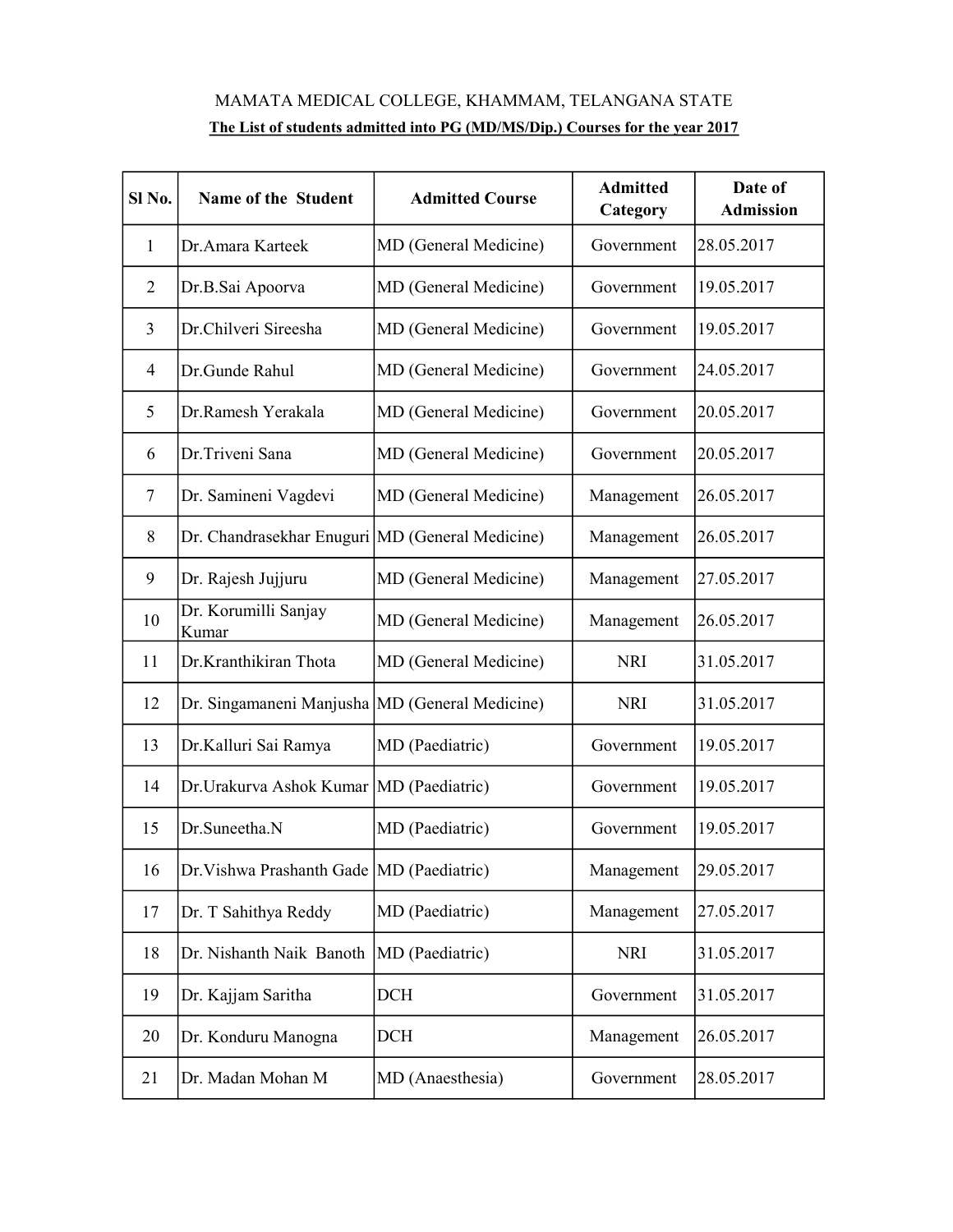| Sl <sub>No.</sub> | Name of the Student                | <b>Admitted Course</b>       | <b>Admitted</b><br>Category | Date of<br><b>Admission</b> |
|-------------------|------------------------------------|------------------------------|-----------------------------|-----------------------------|
| 22                | Dr. Allam Srikanth                 | MD (Anaesthesia)             | Government                  | 31.05.2017                  |
| 23                | Dr. Firdous Fatima                 | MD (Anaesthesia)             | Government                  | 31.05.2017                  |
| 24                | Dr. Jarpala Satyajith Naik         | MD (Anaesthesia)             | Management                  | 27.05.2017                  |
| 25                | Dr. Anil Babu Swarna               | MD (Anaesthesia)             | Management                  | 31.05.2017                  |
| 26                | Dr. Valasala Sudharani             | MD (Anaesthesia)             | <b>NRI</b>                  | 27.05.2017                  |
| 27                | Dr. B.Sowmya                       | D.A                          | Government                  | 31.05.2017                  |
| 28                | Dr.Ganesh Krishna Boora            | D.A                          | Management                  | 29.05.2017                  |
| 29                | Dr. Ravvala Tejaswi                | MD (Respiratory<br>Medicine) | Government                  | 31.05.2017                  |
| 30                | Dr. Kolli Krishna<br>Chaitanya     | MD (Respiratory<br>Medicine) | Management                  | 26.05.2017                  |
| 31                | Dr. Shaheen Begum                  | MD (Respiratory<br>Medicine) | <b>NRI</b>                  | 31.05.2017                  |
| 32                | Dr.P.Sharath Chandra               | <b>DTCD</b>                  | Management                  | 29.05.2017                  |
| 33                | Dr. Beepalli Kanthi                | MD (DVL)                     | Government                  | 31.05.2017                  |
| 34                | Dr. Kollipara<br>Satyanarayana Rao | MD (DVL)                     | Management                  | 26.05.2017                  |
| 35                | Dr. Pavithra B                     | MD (DVL)                     | <b>NRI</b>                  | 27.05.2017                  |
| 36                | Dr.Madhuri.M                       | <b>DDVL</b>                  | Management                  | 29.05.2017                  |
| 37                | Dr.Laxmi Kanth M A                 | MD (Radio-diagnosis)         | Government                  | 19.05.2017                  |
| 38                | Dr.Krishna Kumar Bukya             | MD (Radio-diagnosis)         | Government                  | 20.05.2017                  |
| 39                | Dr. T Subhashini                   | MD (Radio-diagnosis)         | Management                  | 26.05.2017                  |
| 40                | Dr. Resu Pradeep Reddy             | MD (Radio-diagnosis)         | Management                  | 27.05.2017                  |
| 41                | Dr. Kompelli Sai Prasanna<br>Reddy | MD (Radio-diagnosis)         | <b>NRI</b>                  | 31.05.2017                  |
| 42                | Dr.Mohammed Asif                   | <b>DMRD</b>                  | Government                  | 24.05.2017                  |
| 43                | Dr. Vanga Tanuja                   | <b>DMRD</b>                  | Management                  | 26.05.2017                  |
| 44                | Dr. Srinivasa Sivaram<br>Kishore D | MD (Psychiatry)              | Government                  | 31.05.2017                  |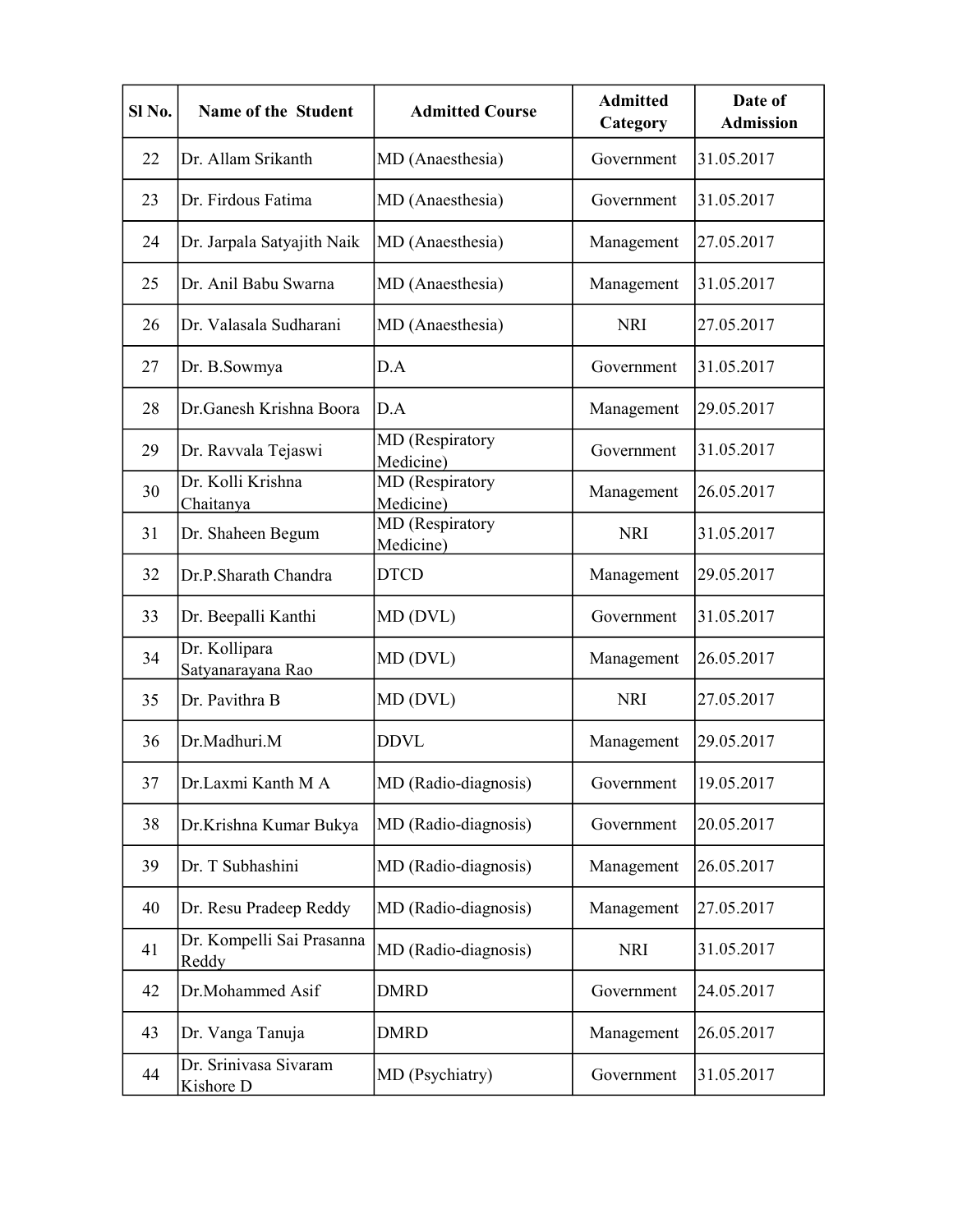| Sl <sub>No.</sub> | Name of the Student                             | <b>Admitted Course</b> | <b>Admitted</b><br>Category | Date of<br><b>Admission</b> |
|-------------------|-------------------------------------------------|------------------------|-----------------------------|-----------------------------|
| 45                | Dr.G.Ramana                                     | MD (Psychiatry)        | Management                  | 31.05.2017                  |
| 46                | Dr. Sri Divya Reddy<br>Kandhi                   | MD (Psychiatry)        | <b>NRI</b>                  | 31.05.2017                  |
| 47                | Dr. Vishwanatha Santhoshi MS (General Surgery)  |                        | Government                  | 28.05.2017                  |
| 48                | Dr Reena Kumari                                 | MS (General Surgery)   | Government                  | 31.05.2017                  |
| 49                | Dr. Davu Manogyna                               | MS (General Surgery)   | Government                  | 31.05.2017                  |
| 50                | Dr. Guguloth Mohan<br>Chand                     | MS (General Surgery)   | Government                  | 28.05.2017                  |
| 51                | Dr. Ravoori Harish Babu                         | MS (General Surgery)   | Management                  | 27.05.2017                  |
| 52                | Dr. Nikhilesh Yalamanchili MS (General Surgery) |                        | Management                  | 31.05.2017                  |
| 53                | Dr. Mahammad Fareedh                            | MS (General Surgery)   | Management                  | 31.05.2017                  |
| 54                | Dr.M.Rasaghnnnya<br>Chowdery                    | MS (General Surgery)   | <b>NRI</b>                  | 29.05.2017                  |
| 55                | Dr.Eesari Kalyan Kumar                          | MS (Orthopaedics)      | Government                  | 24.05.2017                  |
| 56                | Dr. Vihari Sasank.D                             | MS (Orthopaedics)      | Government                  | 20.05.2017                  |
| 57                | Dr.Raghavendra.B                                | MS (Orthopaedics)      | Government                  | 24.05.2017                  |
| 58                | Dr. Gopal Arunkumar                             | MS (Orthopaedics)      | Management                  | 26.05.2017                  |
| 59                | Dr.Kaparthy Srujit Kumar                        | MS (Orthopaedics)      | Management                  | 31.05.2017                  |
| 60                | Dr.Jana Sai Shankar                             | MS (Orthopaedics)      | <b>NRI</b>                  | 31.05.2017                  |
| 61                | Dr. Kandregula Mohan<br>Suresh Babu             | D.Ortho                | Management                  | 26.05.2017                  |
| 62                | Dr. Gavicherla Bala<br>Harshita                 | MS (Ophthalmology)     | Government                  | 27.05.2017                  |
| 63                | Dr. Athili Rama Ratnam                          | MS (Ophthalmology)     | Management                  | 26.05.2017                  |
| 64                | Dr.S.Ashwani Siddardha                          | MS (Ophthalmology)     | <b>NRI</b>                  | 29.05.2017                  |
| 65                | Dr. Gannamraju Snigdha                          | D.O.                   | Management                  | 26.05.2017                  |
| 66                | Dr. Adithya Sudheer M                           | MS (ENT)               | Government                  | 31.05.2017                  |
| 67                | Dr. Buddhavarapu<br>Kiranmayee                  | MS (ENT                | Management                  | 31.05.2017                  |